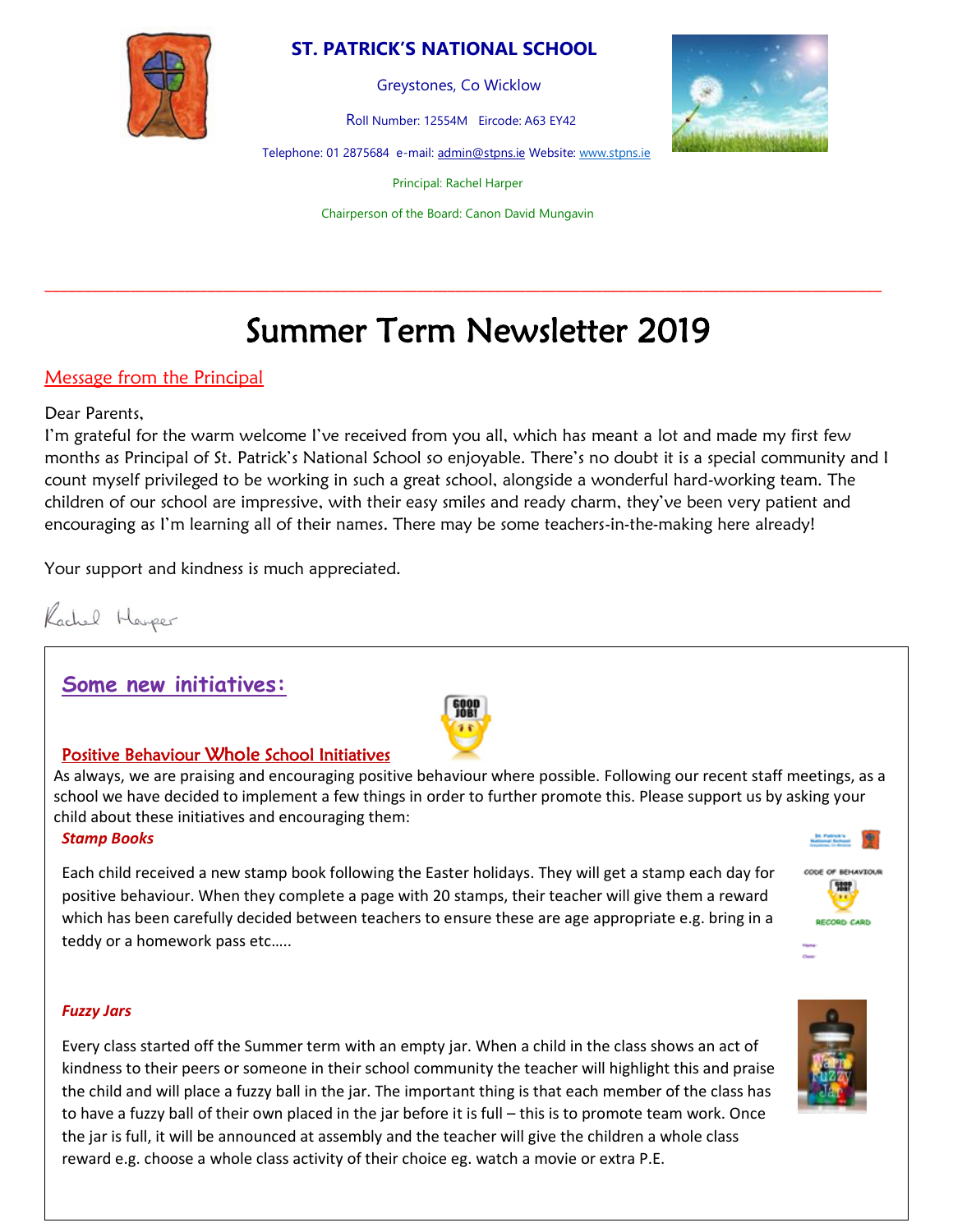## Friday Assembly – 8:45am

This is an extra assembly for the children to share our good news and achievements with one another. It also gives us the opportunity to talk about things that are topical or things that are happening around the school. We have lots of great public speakers within the children. This assembly is to further promote our school community ethos while building on the children's confidence and appreciation of themselves and others.

## Golden book in the office

This book is to highlight and celebrate the children's great work, kindness, achievements etc. When nominated by their teachers, the children are given the opportunity to come and share this important news in the office and we write it into our book. This is read out at our Friday assembly each week. The children have taken a special interest and pride in this.



## Monthly dates for your diary poster

As you know we have introduced this in the last few months - something for you to stick on your fridge to keep you up to date with all the activity in here.

As ever, the school calendar has been full of great activities and events, it has been a busy second term.

## Here are a few highlights….



## Engineers Week

Ms Morrissey arranged for 2 guest speakers to come in to the school. They were engineers from SSE Airtricity and they spoke to the children from 3rd to 6th class in the hall about what an engineer is, the different types of engineers that there are and about engineering and sustainable energy (solar power and wind turbines). This linked well with our Green Schools initiative. The engineers also organised an activity in class with 3rd class where the children were set a challenge to build something using simple materials. Here are some comments from the children…

*"I really enjoyed doing the spaghetti-marshmallow challenge!"* said Sebastian, and Luke enjoyed eating the marshmallows afterwards!

*"My favourite part of Engineer's week was winning the free pens and other prizes!"* said Blaise.

*"I found the information which the guest speakers told us, about wind energy and turbines really interesting"* said Pearl

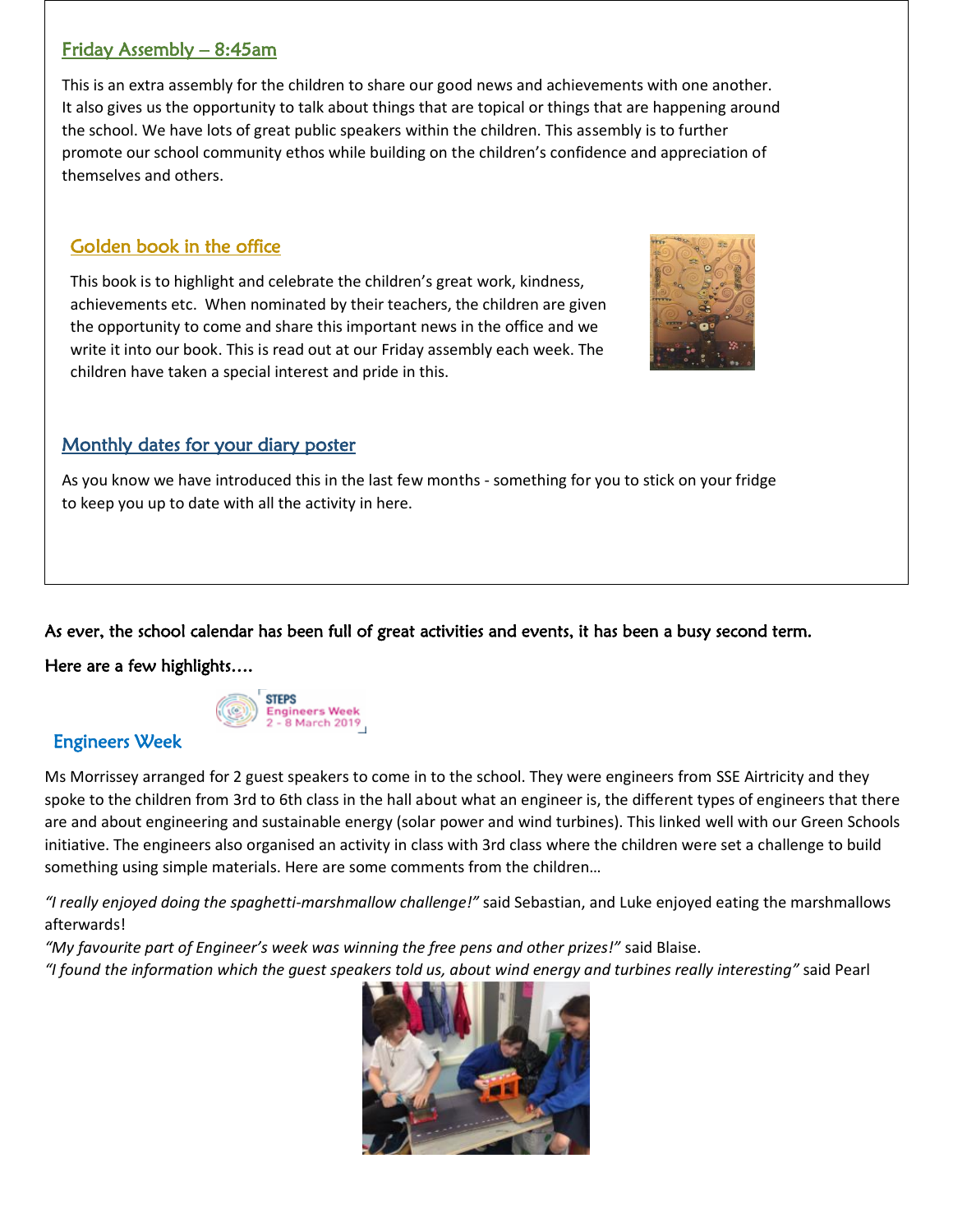#### Seachtain na Gaeilge

The children experienced a wide variety of activities throughout the week to encourage and promote the use of the Irish language (e.g. nuacht on lae - children reading out news as Gaeilge over the intercom), Irish music was played in the yard at break time, tráth na gceist, prizes for gaelgoir na seachtain etc). Here are some comments from the children…..

"*Thaitin mé trá na gceist*!" arsa Fiachra.

"*I loved doing the haka in the yard*!" said Maeve & Peyton

#### Active schools

We are well underway with our renewal application for our second Active Flag. So far we have had a term of *Active Lines* practicing lots of new exercises. We are also competing the *LAYA Healthcare Super Troopers* Active home-work journals. You may have also noticed our new *125 metre Slí na Sláinte* painted in the senior yard and it's already proving very popular with the students. They are busy figuring out how many laps they must run to complete a full kilometre.



## Stream of Conscience

The children decorated fish to be put back up on the railing along the beach walk way. We were delighted to be a part of this project and that Marie and the Greystones Tidy Towns Team invited us to take part. This project encouraged the children to be made further aware about the importance of keeping our waters free of pollution. 'Stream of Conscience' is an education and community based art project where children learn about the part we all need to take in caring for the precious resource that is water, its habitats and inhabitants.

*''A couple of weeks ago we painted fish templates that are going to go on seafront wall. We used special paint and plastic templates that were given to us and we painted different patterns on the fish with lots of colours. It was really fun and we can't wait to see them on the wall.''* Axel, Fourth Ash

## Mini Marathon

On the 2<sup>nd</sup> of May the school had their sponsored walk which was kindly organised by the parents of Fourth Class Ash and Oak. The event was organised to raise money for new interactive boards for our school. This was a great success with the children raising 2000 euro which was amazing! A huge thank you to Geoff Langrell for leading this alongside 4<sup>th</sup> class parents and for making the day so much fun. We would also like to thank all those who donated prizes for our raffle and most importantly our sponsors for their extremely kind donations It is very much appreciated. Many thanks to all the parents who walked with us on the day too.

#### Here are some comments from the children...

Prior to the event we got to decorate selfie boards which were made by Geoff Langrell. Samarah, Abigail and Emily from Oak reported *"we really enjoyed getting to paint the selfie boards and posing with them on the day"*. Our class were very engaged in the tasks organised for us to conduct during the walk. "*We particularly liked matching the baby pictures to the staff in our school. It generated great excitement amongst us as we tried to figure out who they were and encouraged us to*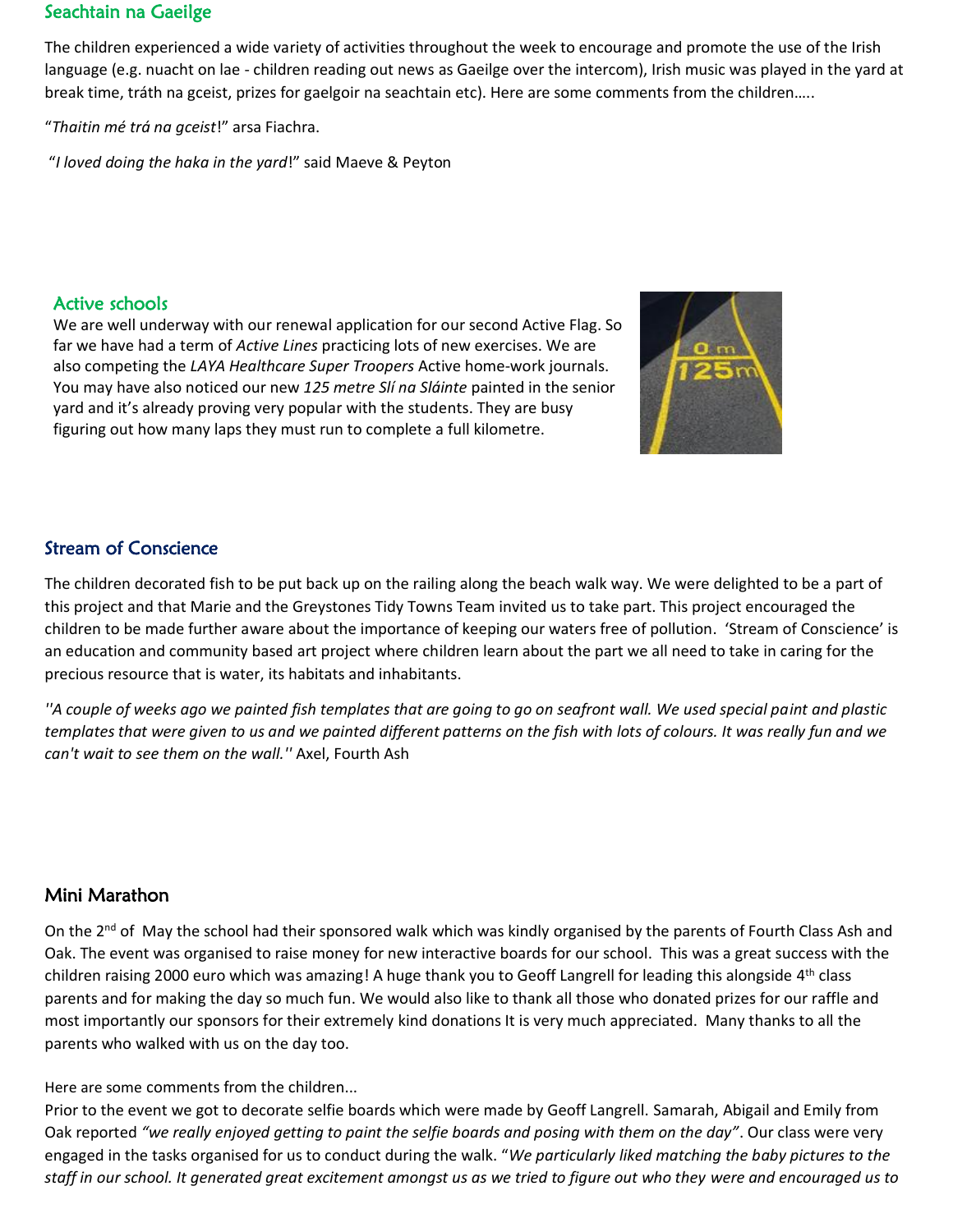*work together"* remarked Isabelle, Ellie, Sarah and Jack. *"Upon reaching South Beach some of the helpers were there with refreshments for us, which we thoroughly enjoyed"* reported Elodie.

*"I loved painting the selfie boards. They looked amazing on the day!"* Abigail (4th Oak)

*"The sponsored walk was great because we got to exercise"* Cian ( 4th Oak)

Here's what Junior Infants have to say:

Euan says *"it was so fun*", while Ellen describes it as *"so so much fun"!..."we got lots of exercise"* says Harrison & Sam says *"we saw lots of different things on the map".*



#### Junior Entrepreneur 2019

This year 5th class participated in the Junior Entrepreneur Programme. They created a product called County Cards which is an educational trivia game about Ireland. It was a huge success under the leadership of Ms Ryan and Ms Creed and Jenny. They secured sponsorship from local businesses in Greystones. In order to get this sponsorship the children had to go and pitch their idea. From this, they received over 900 euro which allowed them to increase the number of card games they planned to produce. Some local businesses even agreed to stock the cards such as the Happy Pear, Centra and Supervalu. The County Card game was very popular and was enjoyed by both adults and children. The showcase day for their fantastic work is May 20th in the RDS.

Some feedback from the class was "*we learned lots of about entrepreneurs and became more confident in ourselves*", "*it was a great experience and everyone enjoyed it*", "*we loved splitting into groups and coming up with ideas*", " *the team building activity was really fun!"*

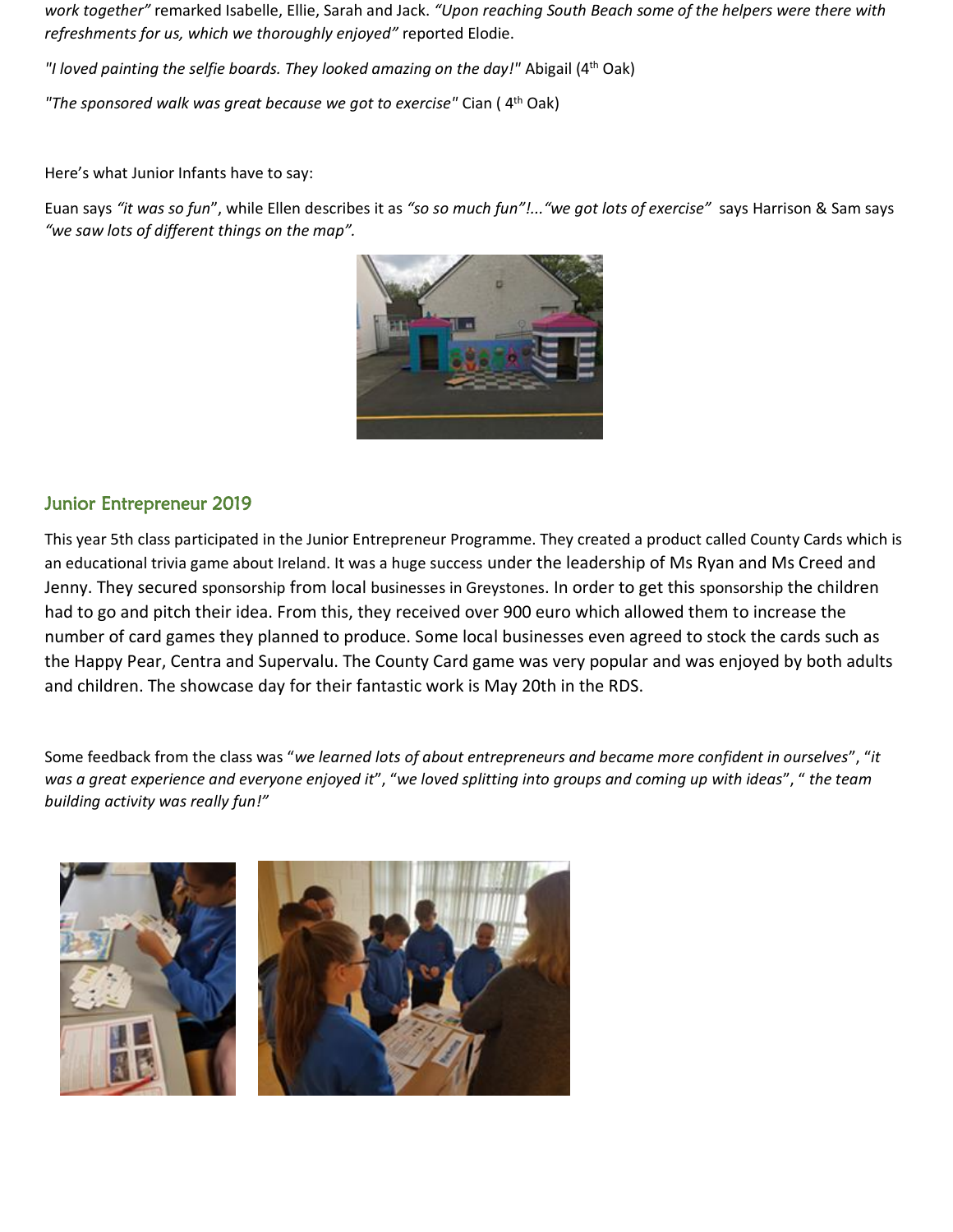### School Trips

On the 27th March 4th Class Ash and Oak went to the Gaeity Theatre to see Madagascar the Musical. Here are some of our comments:

Cameron thought "*It was very good, I would give the show 5 stars!*"

*"It was a brilliant show, the songs were amazing and the characters played their roles very well*" remarked Lucy.

*"The scenery and staging was great"* Cael.

*"It was a really great experience. I really liked the songs!"* Katie.

Fifth class attended War Horse in the Bord Gáis after reading the book as their class novel. The children said: *"it was a fun night out with the class and the sound effects were very realistic*!", " *I loved going in and singing on the bus with my friends". "The horse puppets looked and moved like real horses!" "I give the play 10 out of 10!"*



#### Here's what the kids have to look forward to:

- 1st & 2<sup>nd</sup> Class Mill Theatre to see The Twits - 20<sup>th</sup> June
- 3rd Class Clara Lara 7<sup>th</sup> June
- Junior & Senior Infants Kia Ora Farm 6<sup>th</sup> June
- 6<sup>th</sup> Class trip to Petersburg Outdoor Educational Centre  $-12$ <sup>th</sup> June

## Aistear

Junior Infants currently have the theme of food for their Aistear. They have "opened" a restaurant and are busy cooking up a storm!!

#### *"I like getting the money"* Kiki

Sam says *"I do the clumsy waiter because I always fall" "It's really fun & I really like being a chef"* Euan *"I like being the customer because I get all the food*" Nina *"I like writing the orders for the customer"* Sophia "*I like being the computer guy because I can pretend to be calling my family* f*rom America"* Harrison





## Senior Infants

Are busy planting seeds!

"We germinated the seeds" Harry

"We gave them soil and water and kept them in the Polytunnel " Ava

"We are going to give our seedlings their own pot and bring them home" Beatrice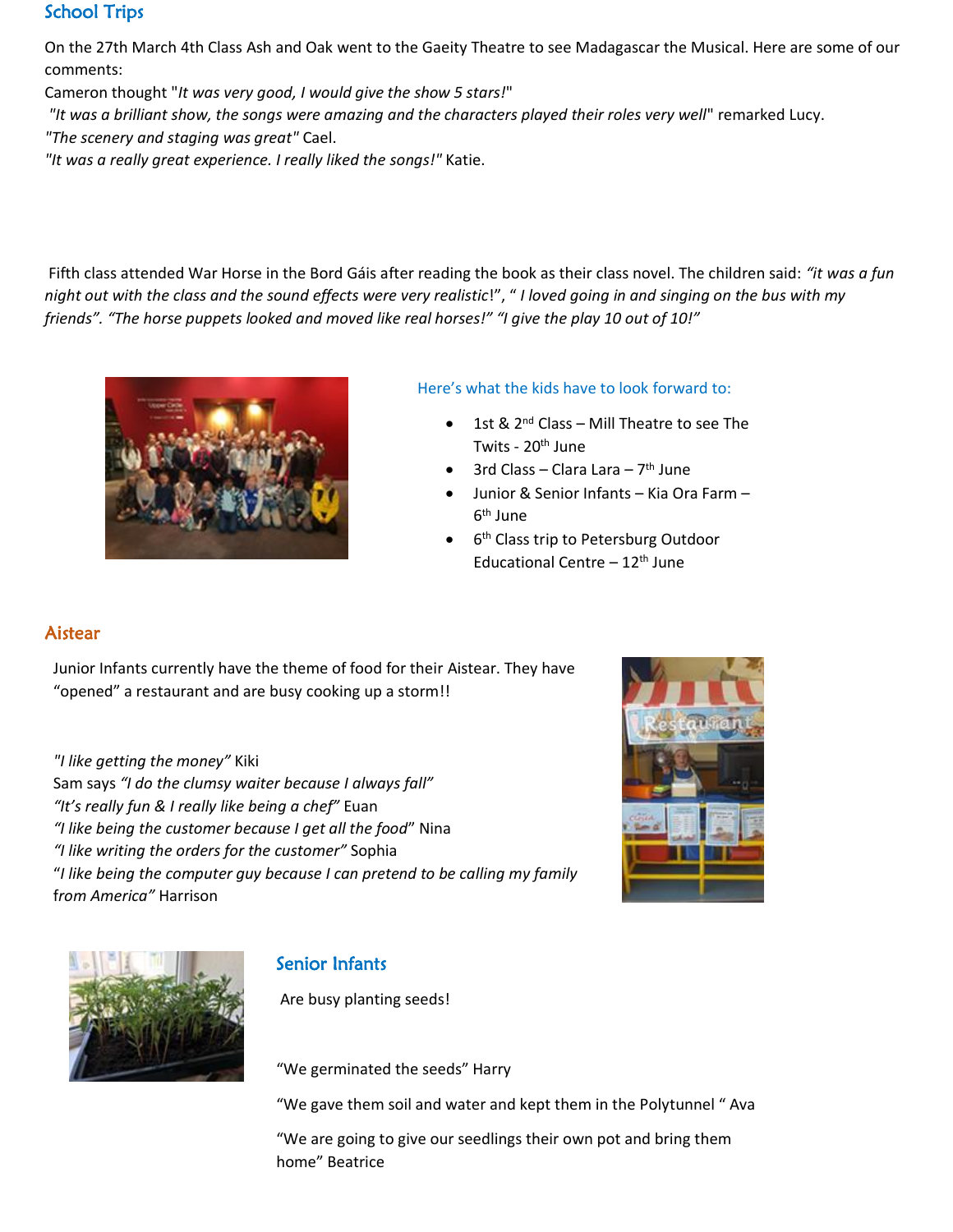

• We had nearly 50 children represent us at the Interschools Athletics Competition in Shoreline on Tuesday 14th May. Once again, I was very impressed with the children's team spirit and encouragement with one another. We even managed to win a few medals which is fantastic. As a school we should be very proud.



It was a huge achievement for our Senior Boys hockey Team to win the Leinster Hockey Final. It was a nail biting exciting match which we all thoroughly enjoyed.

Here's the reaction from Tom in 6th Class our team captain:

"We were all so nervous. It was very hot and we played against Sanford Park. It was a very close game but in the last 5 minutes Toby ran down the pitch and scored. We were all so happy and celebrated a load."



#### Board of Management News

- We would like to welcome back Janet Roper after her maternity leave & Jennifer Wilkin after her operation. It is great to see them both back.
- Congratulations to Rosie Mulligan who recently got married. We wish both her & her new husband every happiness.
- We are delighted see the delivery & installation of Anto's new shed.
- Congratulations to Heather Jordan on her appointment as Deputy Principal.
- The Board, PTA & Staff are all very keen to go ahead with the plans to try and purchase the Promethean Interactive Boards.